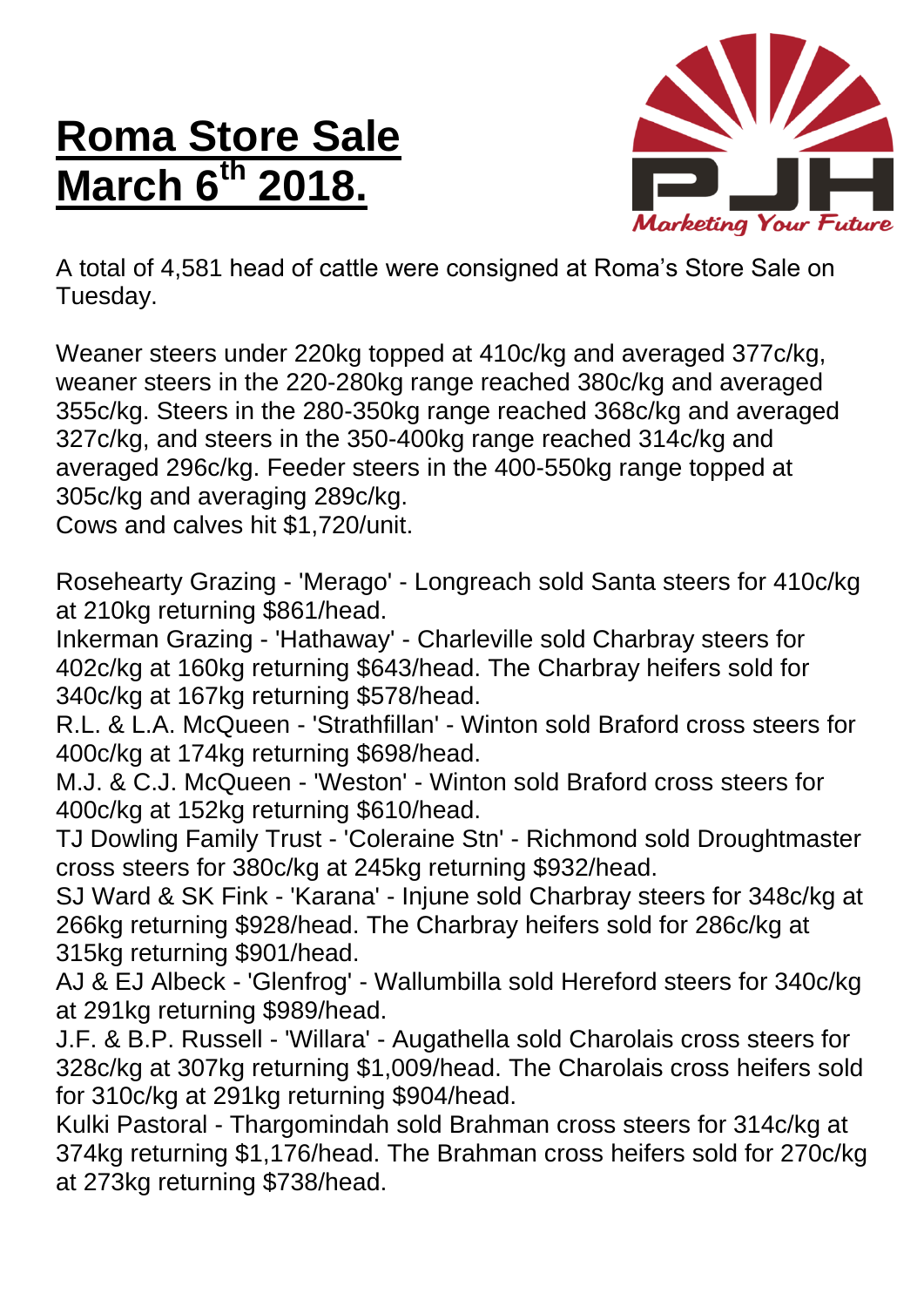Heifers under 220kg topped at 356c/kg and averaged 328c/kg, while heifers in the 220 – 280kg range topped at 344c/kg and averaged 286c/kg. Heifers in the 280-350kg range topped at 310c/kg, averaging 267c/kg. Heifers in the 350-450kg range topped at 298c/kg, averaging 273c/kg.

The Enniskillen Pastoral Co. - 'Mt. Enniskillen' - Blackall sold Santa heifers for 348c/kg at 203kg returning \$708/head. The Santa cows and calves sold for \$1,720/unit.

DC Pastoral & Earthmoving P/L - 'Northview' - Morven sold Santa cross heifers for 348c/kg at 164kg returning \$571/head.

Perrett Cattle Co. Pty. Ltd. - 'Tunis' - Injune sold Angus heifers for 300c/kg at 328kg returning \$985/head.

ML & AE Comiskey - 'Port Wine' - Alpha sold Santa heifers for 290c/kg at 345kg returning \$1,001/head.

Cows in the 300-400kg range reached 249c/kg and averaged 220c/kg, while cows in the 400kg-500kg range reached 245c/kg and averaged 222c/kg. Cows over 500kg topped at 250c/kg, averaging 238c/kg.

Roston Grazing - 'Leichardt' - Aramac sold Droughtmaster cross cows for 240c/kg at 555kg returning \$1,333/head.

Bulls under 400kg topped at 402c/kg and averaged 322c/kg, while bulls in the 400 – 600kg range topped at 268c/kg and averaged 249c/kg. Bulls over 600kg topped at 267c/kg, averaging 257c/kg.

S Kidman & Co - 'Durham Downs' - Eromanga sold Santa Mickey bulls for 354c/kg at 188kg returning \$666/head.

## *PJH sell 6 th position next week.*

*Please be aware that all cattle being sold must be accompanied by a National Cattle Health Declaration as well as NVD*